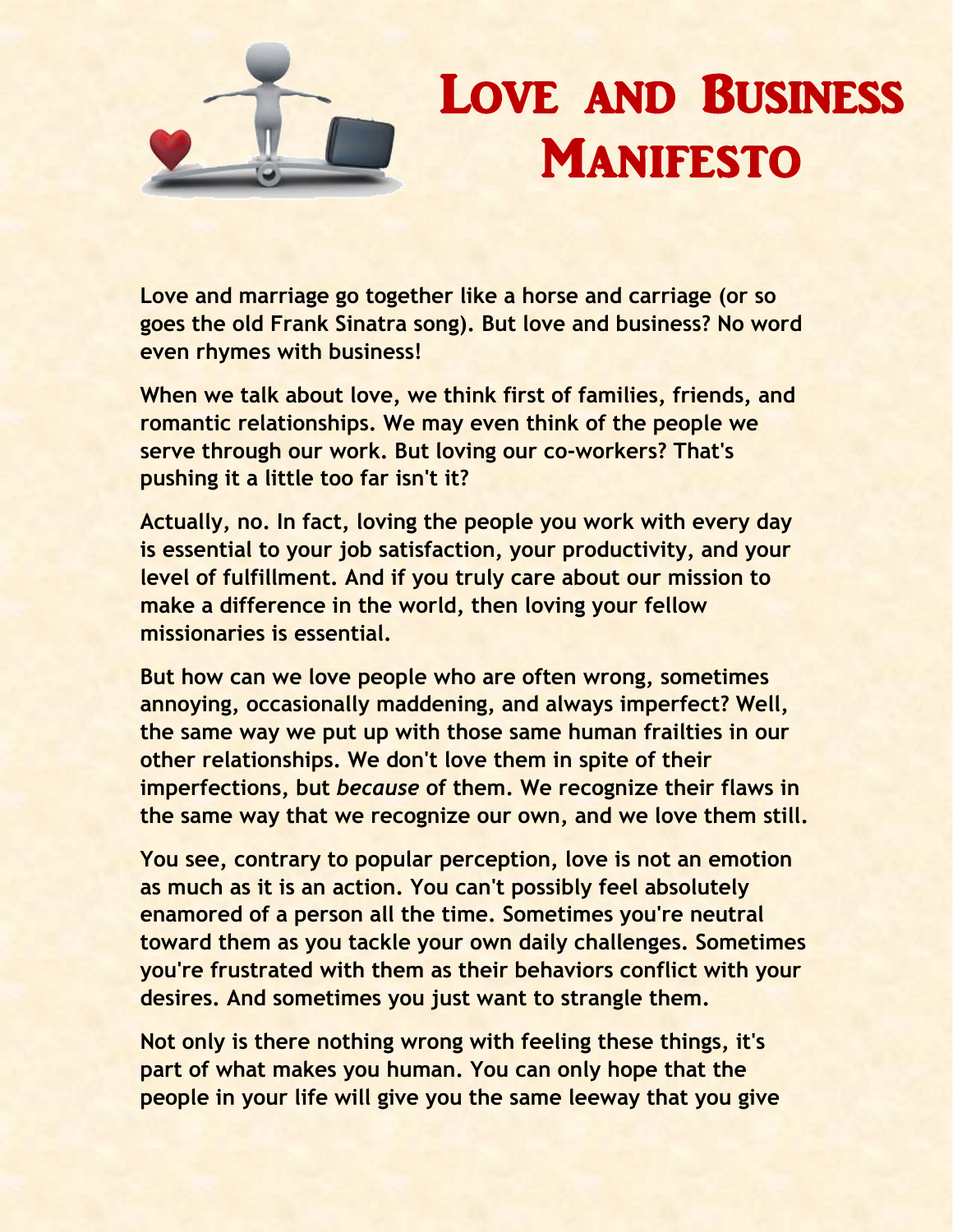**them on a regular basis. In fact, you can rest assured that they do—at one point or another, someone who loves you has wanted to strangle you.** 

**So if love is not some constant and unwavering feeling, then what is it? It's your acceptance of another person's humanity, your recognition of their positive attributes, and your willingness to support them and treat them with respect and kindness. These are not feelings, these are actions. In other words, love is always how you** *act* **toward others, not how you always** *feel***.** 

**So how does this relate to work? You may love your job, love the people you serve, and maybe even love the vision behind what you do, but if you don't act with love to the people you work with—your cranky boss, your annoying co-worker, your whining subordinate—then you are missing out on the opportunity to experience true fulfillment through your work and really make a difference in the world.** 

**There's a lot of talk in the business world about being a team player. It starts as a cliché in help-wanted postings; it's paid lip service in job interviews; it's perpetuated in office meetings and memos. But being a team player doesn't just mean showing up on time and doing your job. It means fully embracing the big-picture vision of your company and making a commitment to love and support the people around you who are essential parts of making that vision a reality.** 

**But what about when your co-worker is undeniably wrong, emphatically thoughtless, out of integrity, or otherwise behaving badly? Are you to simply turn a blind eye (or the other cheek)? Not necessarily. Some behavior needs to be addressed directly with the person in question (communication is an act of love) and some behavior may need to be brought to the attention of a supervisor, but part of acting with love toward our fellow humans beings is learning how to be magnanimous. That means generously giving people the latitude to be wrong, to be insecure,** *to be human***, without your judgment or the need to prove your rightness to that person or to the world.**